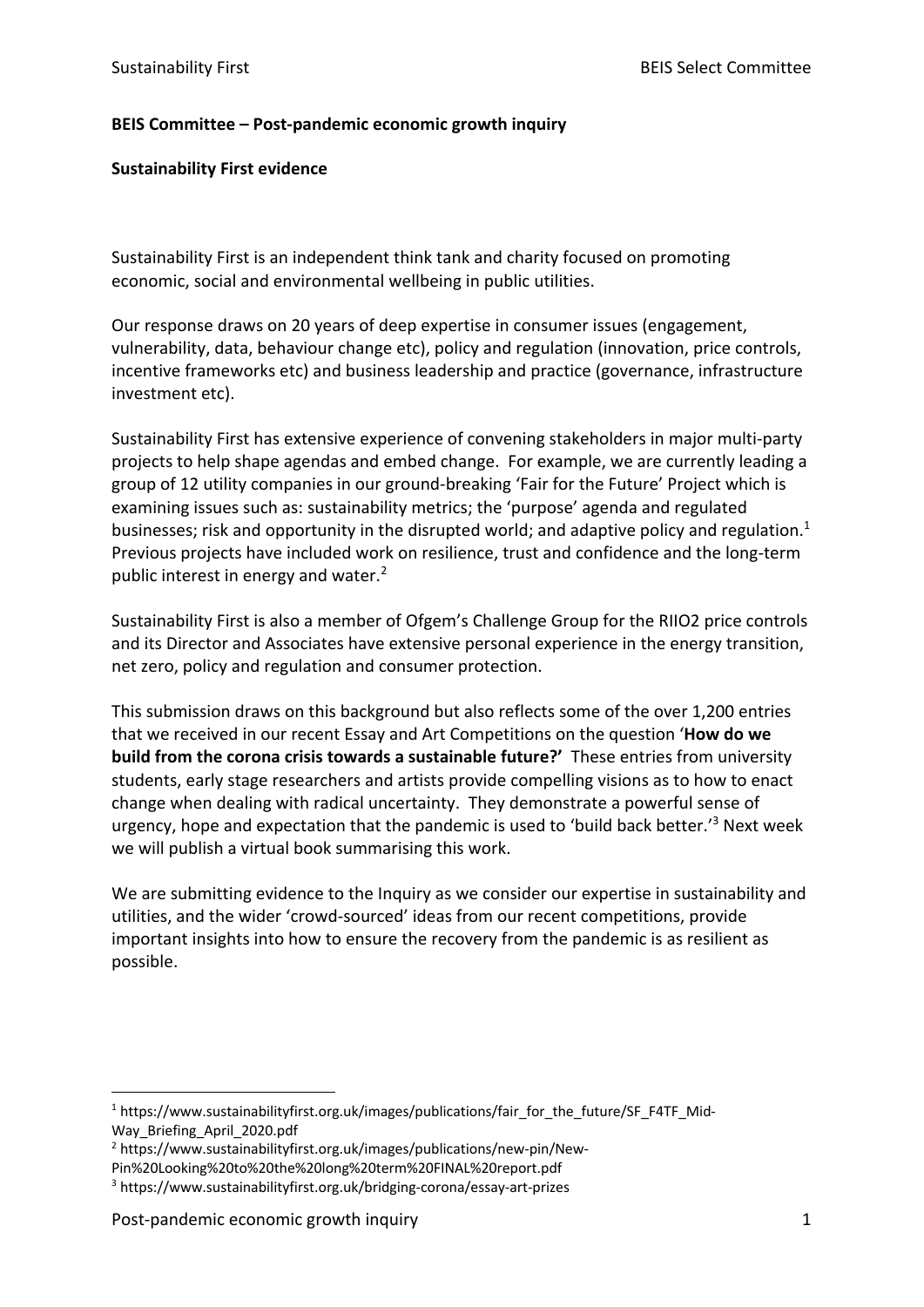## **Q - What core/guiding principles should the Government adopt/prioritise in its recovery package, and why?**

- **Equality** –The pandemic has exacerbated many existing inequalities and has created new ones. We have 'all been in the same storm but in different boats.' Many people and businesses are experiencing severe hardship. Putting social justice – within and between generations - at the heart of the recovery package is not only morally the right thing to do but can also help build social cohesion in what could be a difficult recovery period. A focus on regional equality and local approaches to recovery, including reskilling and infrastructure investment programmes, can make the recovery package tangible and give people and communities a sense of agency in their own futures.
- **A balanced approach** To be sustainable, the recovery package needs to balance delivering economic objectives with delivering social and environmental objectives. Focusing only on economic growth can undermine the complex social and environmental systems on which businesses and employees, and indeed citizens and nature, depend.
- **Alignment of short and long-term goals** In the early days of lock-down, the focus was understandably on short term solutions. Wherever possible, the recovery package now needs to align short and long-term goals. This is important to maximise efficiency, minimise disruption and ensure consistent signalling (to consumers and investors) on the direction of travel in a complex and dynamic environment. Absent this approach, the recovery may be unnecessarily costly. This could reduce our resilience to future pandemics and other systemic threats such as climate change and biodiversity loss.
- **Adaptability**  Given the extent of uncertainty that still remains (a second wave, local lockdowns, wider global impacts etc) it is important that the recovery package is flexible enough to be able to adapt to changing circumstances. Where possible, the recovery stimulus needs to build on existing resources and institutions and focus on innovating and iterating approaches.
- **Bold Government leadership** the economic impacts of the pandemic are such that bold Government leadership is crucial to act at the pace and scale needed, to build confidence and to facilitate a more resilient future. Difficult choices need to be made around investment and taxation that cannot be kicked into the long grass any longer. To avoid lurching from one crisis to the next, the forthcoming National Infrastructure Strategy and Energy White Paper need to provide a strategic approach to Net Zero. Without this policy clarity, adaptive policy and regulation could be left 'high and dry' in terms of its ability to fill the gaps in the carbon budgets. Government needs to provide a strong positive narrative which sets out the future view and which these strategies and policies can then align with.
- **Honesty and openness**  No one government, business or the public has *all* the answers or skills to ensure a successful recovery. An honest conversation is essential to identify the approaches and partnerships needed. Progress is also unlikely to be linear. In the recovery process, it will be vital to quickly understand what works and what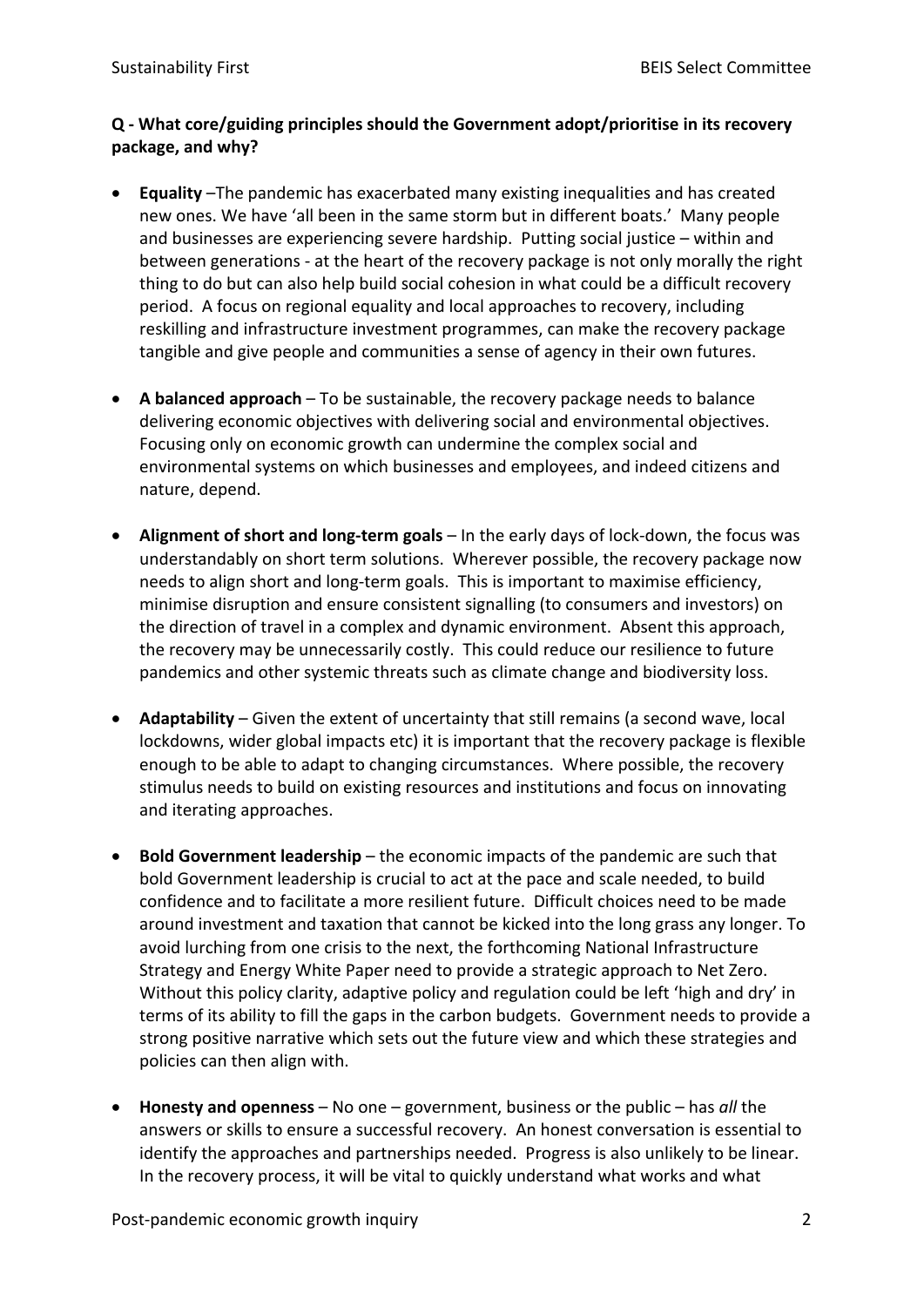doesn't so that we can 'fail fast,' learn the lessons and make the necessary adjustments. Being open about this, and any trade-offs that will need to be made, will be important so that people and businesses understand what is happening and the role that they can play in the recovery. The principles of honesty and openness, which are key to the Standards in Public Life<sup>4</sup>, are essential to get the leadership, culture, behaviours and innovation that we need for recovery, and, just as crucially, to build trust in Government and institutions going forward.

- **Meaningful public engagement** Participatory engagement is needed to find out what sort of recovery people want to see and what they view as 'fair'. Public engagement at the local level needs to be brought together with national engagement initiatives in a new 'social contract' for the future.
- **Opportunistic –** We currently have record low levels of interest. The recovery package should take advantage of this to invest in the infrastructure and net zero proof / climate ready homes and buildings for the future. The recovery package should also build on some of the direct opportunities arising from the pandemic, such as the shift to remote working, where these deliver overall social, environmental and economic benefits.

# **Q - How can the Government borrow and/or invest to help the UK deliver on these principles?**

In essential services, many existing social and environmental costs are paid for through bills. These frequently contain significant cross-subsidies between different groups of consumers. In the context of Covid and Net Zero, cross subsidies in bills have in many ways reached their limits.

To deliver on the principles above, taxes will need to go up. Significant tax and welfare reform are needed. These are 'wicked issues' that for too long have been avoided. There are no easy answers and there are pros and cons on all sides. To navigate through this minefield, we propose that a fully representative Citizens Assembly is set up to understand what the different options are and make proposals as to the best way forward. This can be informed by representative local engagement activity so that the Assembly's proposals build on the views of all the nations and regions. This is part of the process of forging a new 'social contract' for the future.

In terms of the type of capital that the government may seek to attract to help fund the recovery, we consider that 'patient' capital and impact investors should be encouraged in sectors like utilities - sectors that use private capital to deliver public value and are part of critical national infrastructure, deliver essential services and have significant social, environmental and economic impacts. The growing interest in 'Environmental, Social and Governance' ('ESG') factors in the investment community needs to be tapped into and encouraged as part of wider recovery investment.

<sup>4</sup> https://www.gov.uk/government/publications/the-7-principles-of-public-life/the-7-principles-of-public-life-- 2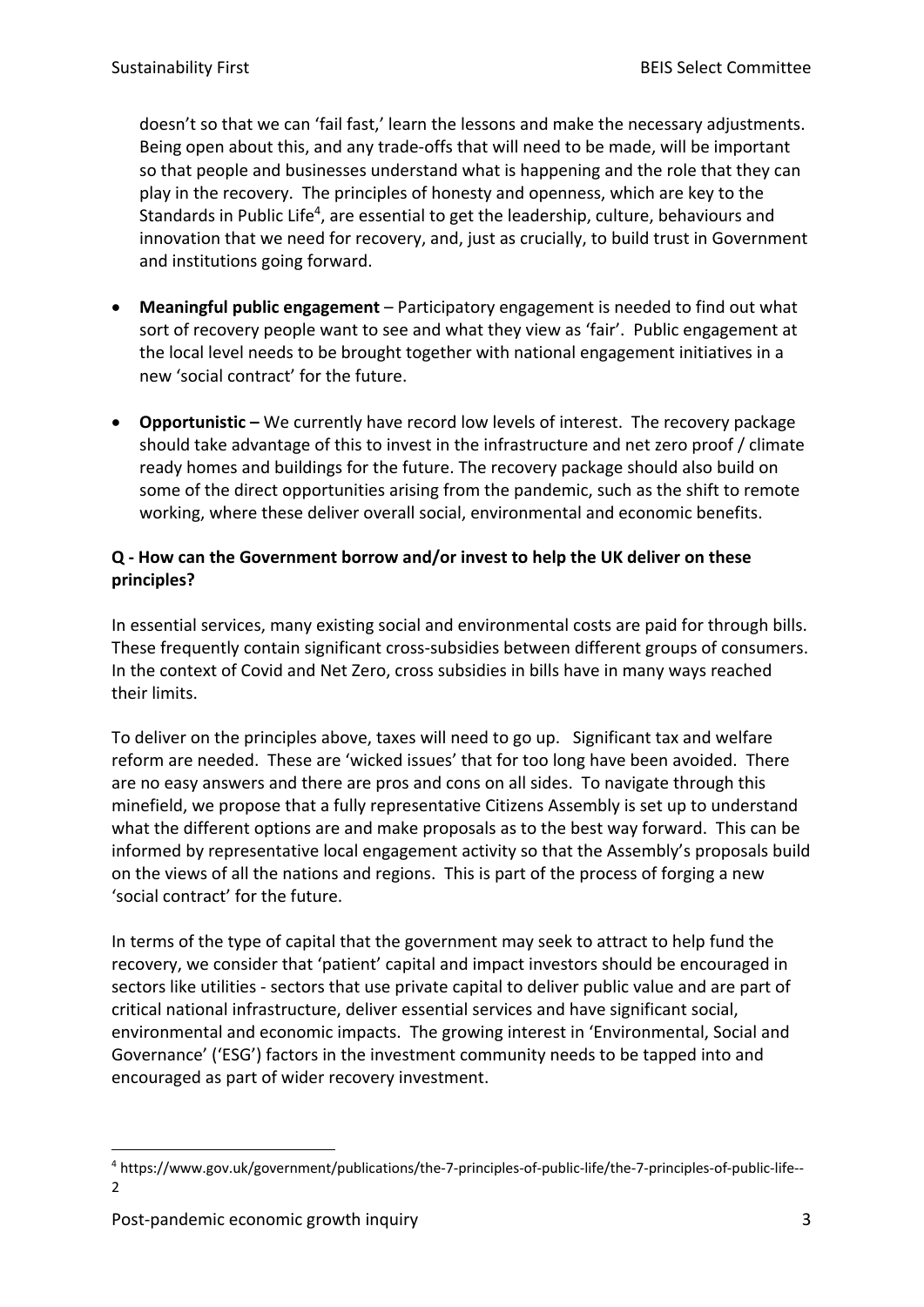## **Q - What measures and support will businesses need to rebuild consumer confidence and stimulate growth that is sustainable, both economically and environmentally?**

Adaptive regulation (uncertainty mechanisms, net zero re-openers, strategic innovation funds etc) is important in such an uncertain environment. However, this has to be strategically aligned with the delivery of wider goals, such as net zero and climate adaptation. Policy clarity in terms of the forthcoming National Infrastructure Strategy and Energy White Paper etc is vital in this context. Without this, adaptive regulation risks being piece meal, complex (and thus open to gaming) and bureaucratic - potentially delaying key decisions (eg around the future of heat, hydrogen, CCS etc), pushing up costs and reducing optionality. The recovery package is coming at a crucial time for the energy transition when Ofgem is having to make some major decisions about energy networks. This issue is absolutely germane to the 'RIIO2' decisions that are being made now.5

Ensuring regulation is focused on outcomes – not process – can help here. Regulators need to incentivise the culture and behaviours that deliver a balanced approach to social, environmental and economic outcomes. However, given that regulation and policy often lag experience on the ground and evolving scientific understanding (on covid but also on climate, biodiversity loss etc), where a company genuinely puts social / environmental objectives at the heart of its corporate purpose and business plans, that should also be acknowledged, encouraged and incentivised by regulatory frameworks.

# **Q - Whether the government should give a higher priority to environmental goals in future support?**

We consider that the recovery package, any future government stakes in business as a result of the pandemic and ongoing public sector procurement should have clear environmental and net zero conditions attached, but these need to be balanced with social goals. Although there are some trade-offs here, there are also many win-wins given the size of the multiplier effect from green interventions and the co-benefits that these can deliver.

Government interventions should be used to build net zero proof infrastructure, create green jobs, stimulate supply chains for strategic/cross industry response, encourage local sourcing as appropriate etc.

## **Q - Whether the Government should prioritise certain sectors within its recovery package, and if so, what criteria should it use when making such decisions? What conditions should it attach to future support?**

We consider that the Government prioritise four broad areas for investment:

1. **Big, bold, green and smart infrastructure / technology** - Investment in hydrogen, CCUS, interconnection, heat networks, 5G Full Fibre Broadband and cyber secure

<sup>5</sup>

https://www.sustainabilityfirst.org.uk/images/publications/other/Sustainability\_First\_Statement\_on\_RIIO2\_D D\_for\_T2\_GD2\_\_ESO\_v13.7.20\_sd.pdf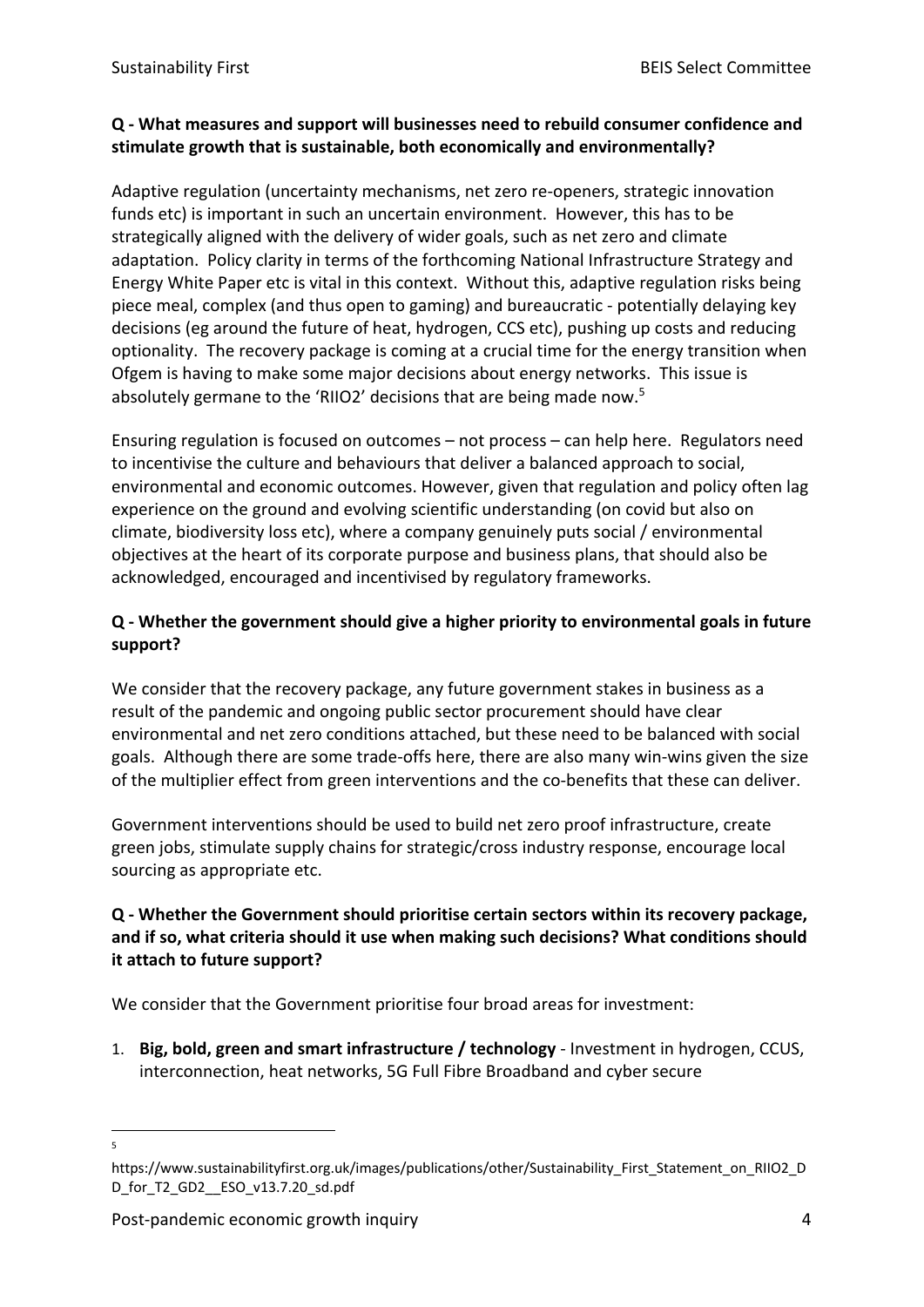communications networks etc. Not further investment for car-based road and air travel etc.

- 2. **Radical, local, cross sector efficiency programmes**: Local/regional energy and water efficiency retrofit programmes, smart electric storage heating installations (and hot water tanks), sustainable drainage, cycle lane schemes etc.
- 3. **Climate adaptation investments** (eg flood schemes, new reservoirs, urban heat proofing etc).
- 4. **Building new net zero and climate proof social housing**: To help ensure recovery is also fair.

Tax incentives and structures need to support zero carbon tech investment. Investment needs to have a regional dimension as appropriate and take account of the Citizens Assembly on Climate recommendations.

# **Q - How can the Government best retain key skills and reskill and upskill the UK workforce to support the recovery and sustainable growth?**

The recovery package needs to make a sustained commitment (beyond the one-year energy efficiency programme recently announced by the Chancellor) to reskilling for a post covid, net zero and digital / AI world. Training should be targeted at those most adversely impacted by the pandemic. It should have a positive gender and BAME bias to ensure women and people from ethnic communities are able to benefit from, and are not locked out of, the new job opportunities created by the recovery package plus the onshoring of activity post covid and Brexit.

# **Q - Is the Industrial Strategy still a relevant and appropriate vehicle through which to deliver post pandemic growth?**

The Industrial Strategy doesn't place sufficient emphasis on resilience (particularly to systemic risks and opportunities). By focusing on an aging society, it does not reflect wider inequalities that have been caused / exacerbated by the pandemic. In this way it could have negative inter-generational impacts.

# **Q - How should regional and local government in England, (including the role of powerhouses, LEPs and growth hubs, mayoralties, and councils) be reformed and better equipped to deliver growth locally?**

Regional and local government needs to play a major role in delivering the radical, local, cross sector efficiency programmes identified above and in facilitating community energy schemes. It needs to co-develop local/regional energy, water and transport plans with local stakeholders (eg on flexibility, volumes, efficiency, network price controls etc).

Regional and local government needs a clear financial line of sight (eg a four-year covid funding recovery package) to provide training and employment and bring the green economy down from an abstract concept to something people have agency in, and experience the benefits of, at the local level.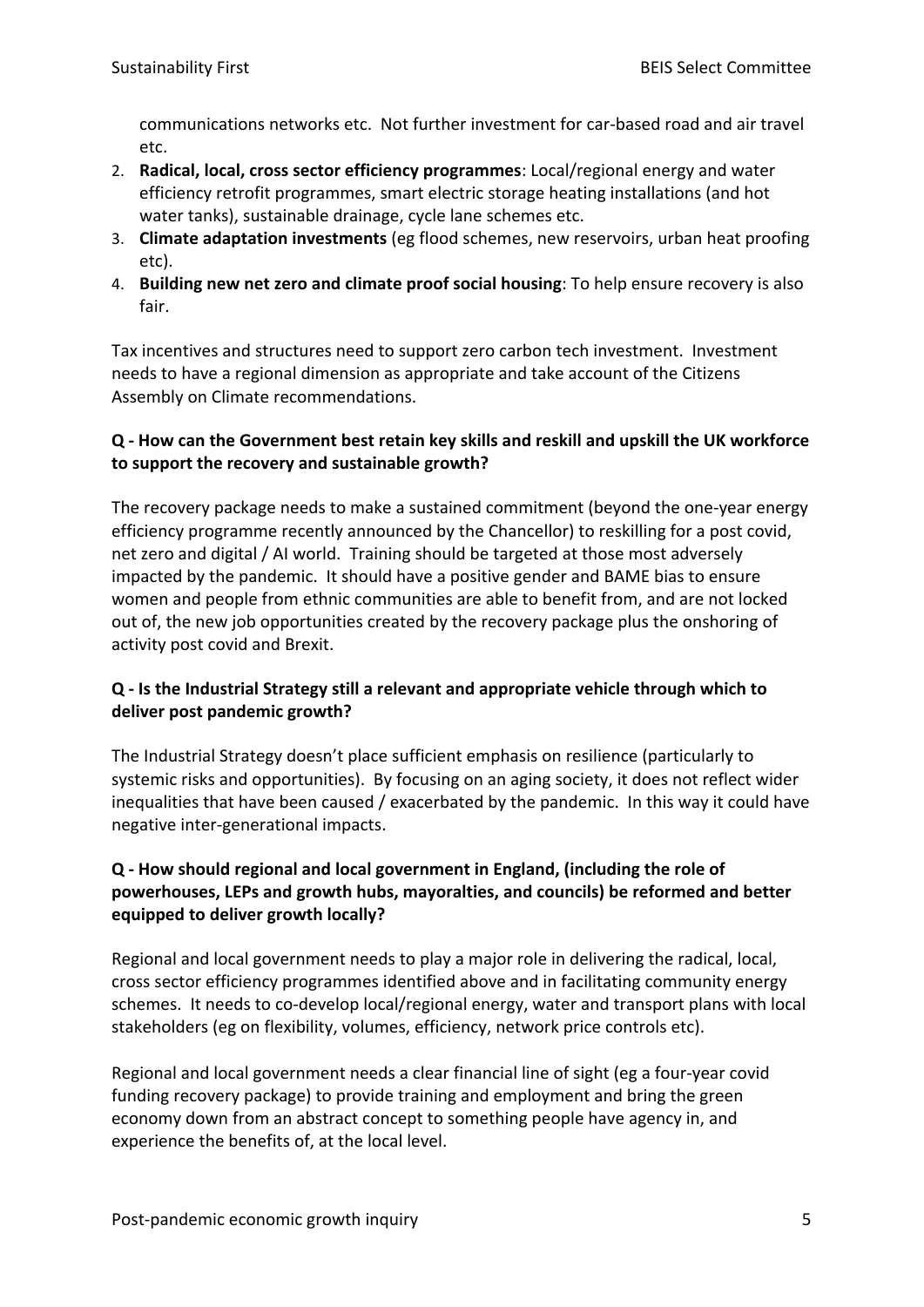Local interventions should be targeted at social housing, rented accommodation and public services to deliver wider social and public benefits, including reductions in energy and water poverty. Up front grants / loans need to be targeted at helping those on low incomes and support should be firmly linked into joined up/cross sector efficiency advice/behaviour change schemes to help ensure environmentally beneficial covid behaviour changes stick. They should address practical knock-on implementation issues.

Access to data is crucial to help shape interventions. The open data principle needs to be followed for energy market facing data, company data and digitisation strategies, data cataloguing and visibility. Data needs to drive energy flexibility markets on a whole sector basis. BEIS and Ofgem need to develop a strategic approach on how to make aggregated / anonymised smart meter data available via a trusted processor for public policy purposes – otherwise local authorities, mayors etc are 'flying blind'.6

More attention is needed to share what works – between regions – and to understand where changing national standards (eg building standards) would be more efficient. Local/regional actors need to be helped to work more closely with investors so that they can understand and act on local requirements.

**Q - What opportunities does this provide to reset the economy to drive progress on broader Government priorities, including (but not limited to) Net Zero, the UK outside of the EU and the 'levelling up' agenda? What should the Government do to ensure that delivering on these priorities does not exacerbate the vulnerability of businesses, consumers and communities/workers that have been impacted by COVID-19?**

The recovery package needs to build on the positive sustainable behaviour changes seen in the pandemic (eg reduced pollution through reduced commuting, home working etc). However, impact assessments are needed to fully understand how these changes affect issues of equality and inclusion (eg in working families, overcrowded accommodation etc).

New definitions of value, that move beyond a focus on GDP to also account for wider social, environmental and economic wellbeing, along with public health, are needed so that the government can ensure it is delivering on its priorities. There was a lot of activity in this space, including with the investor community on 'ESG' factors, before the pandemic hit. Sustainability First will shortly publish a paper on sustainability metrics which provides a guide to different reporting frameworks and sets out a check list for public utilities to use to measure their progress in terms of delivering sustainable outcomes.

# **Q - What lessons should the Government learn from the pandemic about actions required to improve the UK's resilience to future external shocks?**

1. **High impact low probability risks** - like covid, climate change and biodiversity loss are real and exponentially expensive when they occur. They are asymmetric and have longfat tails. In the case of climate risk, this can be irreversible. Adopting the precautionary principle is essential.

<sup>6</sup> https://www.smartenergydatapiag.org.uk

Post-pandemic economic growth inquiry example of the state of the state of the state of the state of the state of the state of the state of the state of the state of the state of the state of the state of the state of the